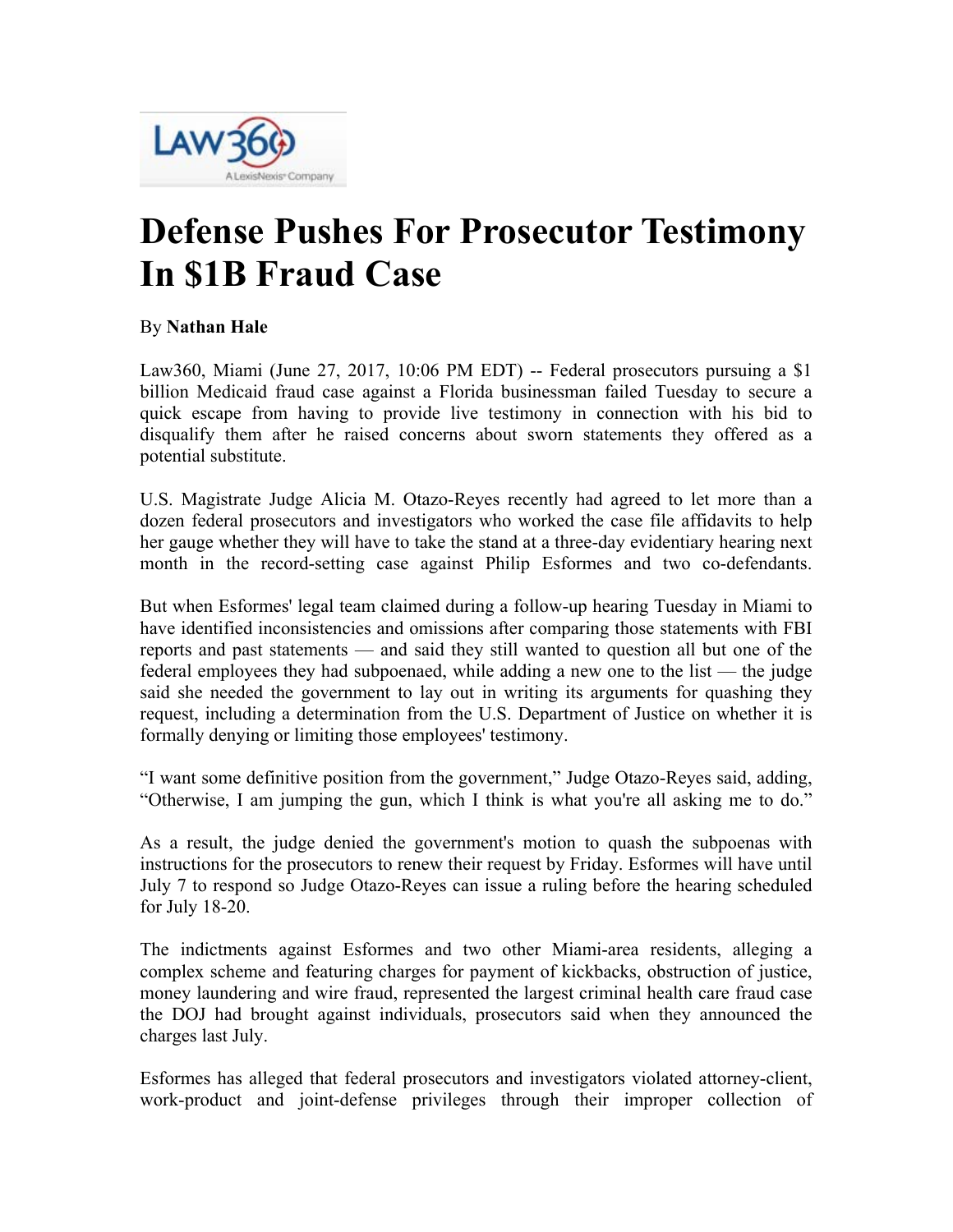documents and communications containing privileged information and their subsequent use of that information to form the charges against him.

At a June 19 hearing, the government argued that putting prosecutors on the stand is an extraordinary step and that Esformes' subpoenas were overly broad. Prosecutors proposed filing affidavits as a means of possibly satisfying or at least narrowing the defense's discovery request.

On Tuesday, Esformes counsel Howard M. Srebnick of Black Srebnick Kornspan & Stumpf PA said the "devil is in the details" and presented a notebook the defense team had compiled comparing 23 instances where they think the affidavits do not comport with the government's prior statements or even show they made affirmative use of the allegedly privileged information they seized during a search of an assisted living facility Esformes owned.

In one portion of his arguments, Srebnick pointed to the statements of two investigators who said they handled some of these materials but continued to work on the case and interviewed witnesses for several months before being dropped, saying this showed the government did not have proper procedures in place at the search to prevent the prosecution from being tainted by improperly collected materials.

"People who are exposed to attorney-client privileged materials are not supposed to be part of the investigation," Srebnick said. "We are certain there was not a taint protocol of any satisfactory fashion."

Prosecutor Daniel Bernstein expressed frustration in several interjections, saying there was nothing sinister in the government's actions.

"This is what we're dealing with — supposition upon supposition, conjecture upon conjecture," he told the court.

He noted that Srebnick repeatedly said the government had "admitted" and "conceded" points.

"We're agreeing on the facts, just not the meanings of the facts," he said, explaining that where the defense argues that the government improperly questioned witnesses about one of Esformes' work product, it holds it had legitimate reason to view certain notes as evidence of a possible ongoing crime or fraud. The affidavits also recounted numerous steps prosecutors took to avoid tainting the case, Bernstein said.

"We're quibbling over words," Bernstein told Judge Otazo-Reyes, adding, "You have the facts

"People who are exposed to attorney-client privileged materials are not supposed to be part of the investigation," Srebnick said. "We are certain there was not a taint protocol of any satisfactory fashion."